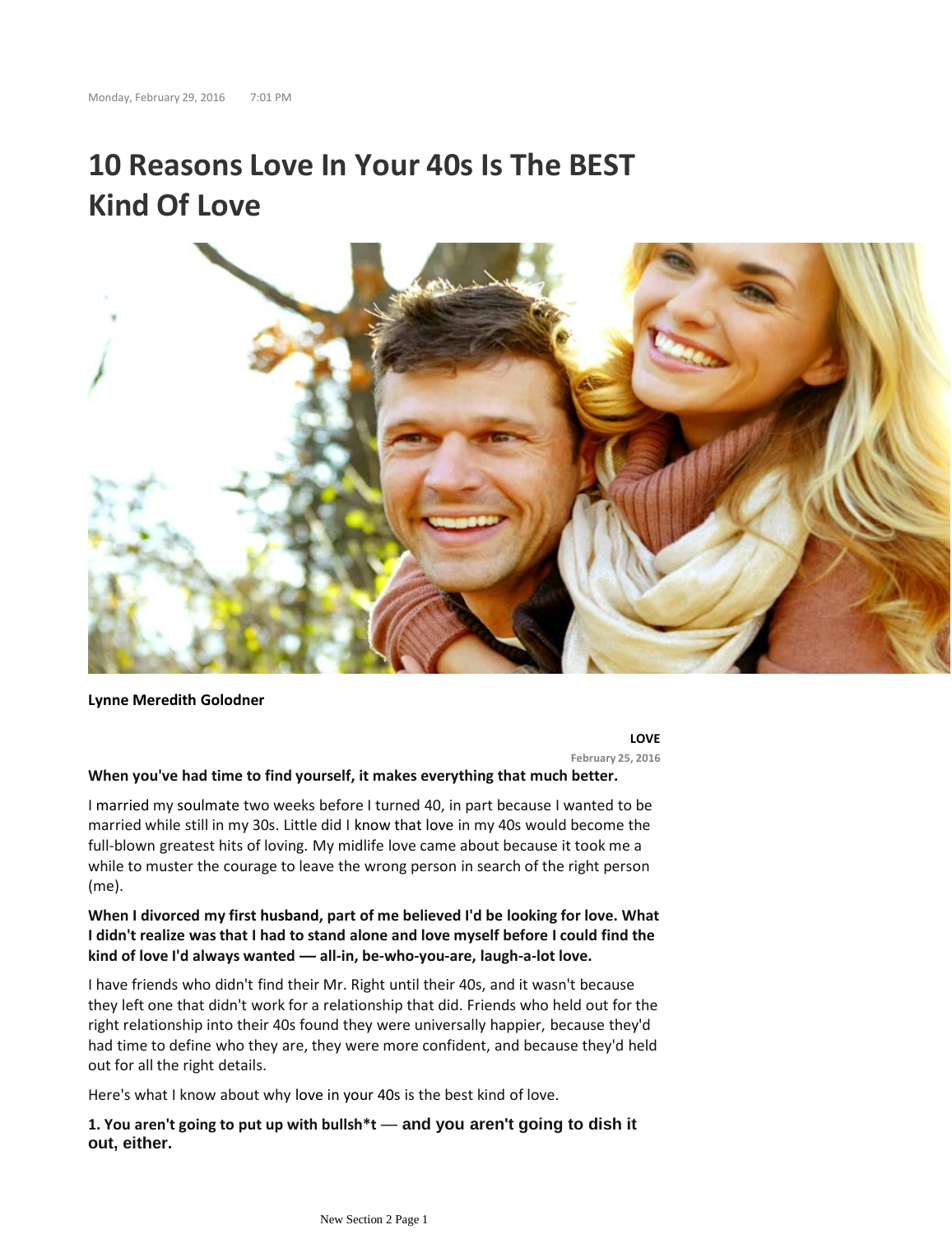By the time I met my husband, I knew that a romantic relationship was the icing on the cake of a great life. He isn't the cake. We're both whole, happy individuals with full lives. We're together because we want to be together. We're together because we make each other better.

And at our ages (I'm 44, he's 48), we don't have interest or patience in playing games. We've been there and done that. It's time for no-nonsense, utter-honesty, straight-on love and fun.

### **2. You're confident in your own skin.**

It makes baring it to another easy and exciting. Recently, my husband and I had a conversation about how little it matters who we were with in years past. I remember in my 20s feeling the need to come clean about how many guys I'd slept with, and how many times I'd thought I was in love.

By the time you turn 40, none of that matters. It's ancient history. It's the precursor to who you are now. Your mastery in the sack is part midlife confidence, part years of hands-on research. No judging.

# **3. You've had time to develop your interests and talents, and build a career and an identity.**

It's a relationship of equals. When we married, my husband had been at his job for 15 years. I'd written thousands of articles, had eight books published, and owned a successful company. We both brought children into the world.

We know what we like to do in our spare time, and we've traveled a fair amount of the globe. By your 40s, you've each had a deep bucket of life experiences, and now it's time to share those in the realest sense.

## **4. You've held out for the right relationship.**

Why be with someone if it's not right? In your 20s, it's easy to be with someone because it's fun and flattering. A bar-night pickup doesn't have to turn into the love of your life. But that gets old. By your 40s, you know it's great to be alone, so if you're going to share your life with someone, they'd better be worth it.

#### **5. You've given up the notion that there's one right person.**

And you've made your peace with the notion that no relationship is going to offer you everything. Frankly, that's the best way. If you find someone you really love being with — with whom you can talk and play and explore the world — isn't that enough?

By your 40s, you know friends, sisters, colleagues and acquaintances each have their role to play. So Mr. Right doesn't have to be Mr. Everything, right?

## **6. You're in a stage to just have fun together.**

The hard work of career-building is behind you, your kids are likely about to fly the coop, and it's almost your time. Enjoy it together. My husband and I talk about what we'll do when the kids go to college. Travel. Cook. Perhaps open a business together. Spend a month in Mexico. Who knows.

#### **7. You don't NEED a partner; you just WANT one.**

Let's face it: even when it comes to sex, by the time you're in your 40s, you can take care of that yourself, right?

## **8. You're ready to be honest — about everything.**

But you don't need to be. Your 40s are the first decade when most people truly embrace the moment and relish being present. Which means all that exists is right now and everything else really doesn't matter.